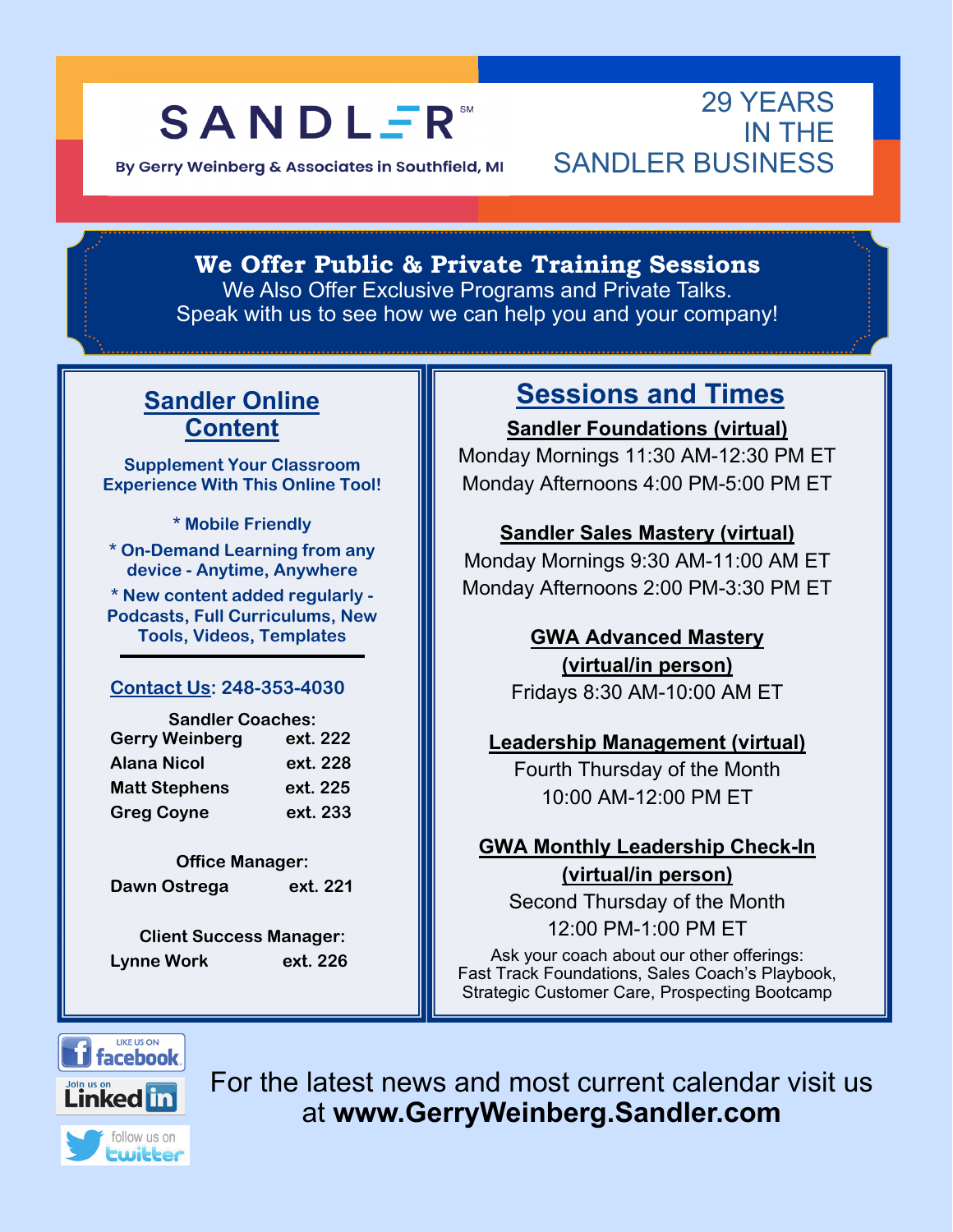| <i>July 2022</i>                                                                                                                 |                |            |                                                                           |                                                                                      |  |
|----------------------------------------------------------------------------------------------------------------------------------|----------------|------------|---------------------------------------------------------------------------|--------------------------------------------------------------------------------------|--|
| <b>Mon</b>                                                                                                                       | <b>Tue</b>     | <b>Wed</b> | <b>Thu</b>                                                                | <b>Fri</b>                                                                           |  |
|                                                                                                                                  |                |            |                                                                           | $\boldsymbol{l}$<br><b>No Session</b><br><b>Have a</b><br><b>Happy 4th of July</b>   |  |
| $\overline{4}$<br><b>No Sessions</b>                                                                                             | $\overline{5}$ | 6          | $\overline{7}$                                                            | 8<br><b>Advanced Mastery</b><br><b>Unlock Your</b><br>Motivation                     |  |
| 11<br><b>Sales Mastery</b><br><b>Negative Reverse Selling</b><br><b>Foundations</b><br>Improving your<br><b>BAT-ting Average</b> | 12             | 13         | 14<br><b>GWA Leadership</b><br><b>Management Check-In</b>                 | 15<br><b>Advanced Mastery</b><br>Stress-Free<br><b>Appointment Setting</b>           |  |
| 18<br><b>Sales Mastery</b><br>Problems Between Your<br>Mom and Their Mom<br><b>Foundations</b><br>Prospecting Behavior           | 19             | 20         | 21                                                                        | 22<br><b>Advanced Mastery</b><br>Mid Year Goal Review                                |  |
| 25<br><b>Sales Mastery</b><br><b>Setting Your Goals</b><br><b>Foundations</b><br>Why Have a System?                              | 26             | 27         | 28<br>Leadership<br><b>Management</b><br>Leadership Roles:<br>Supervising | 29<br><b>Advanced Mastery</b><br><b>Advanced Closing</b><br><b>Skill Accelerator</b> |  |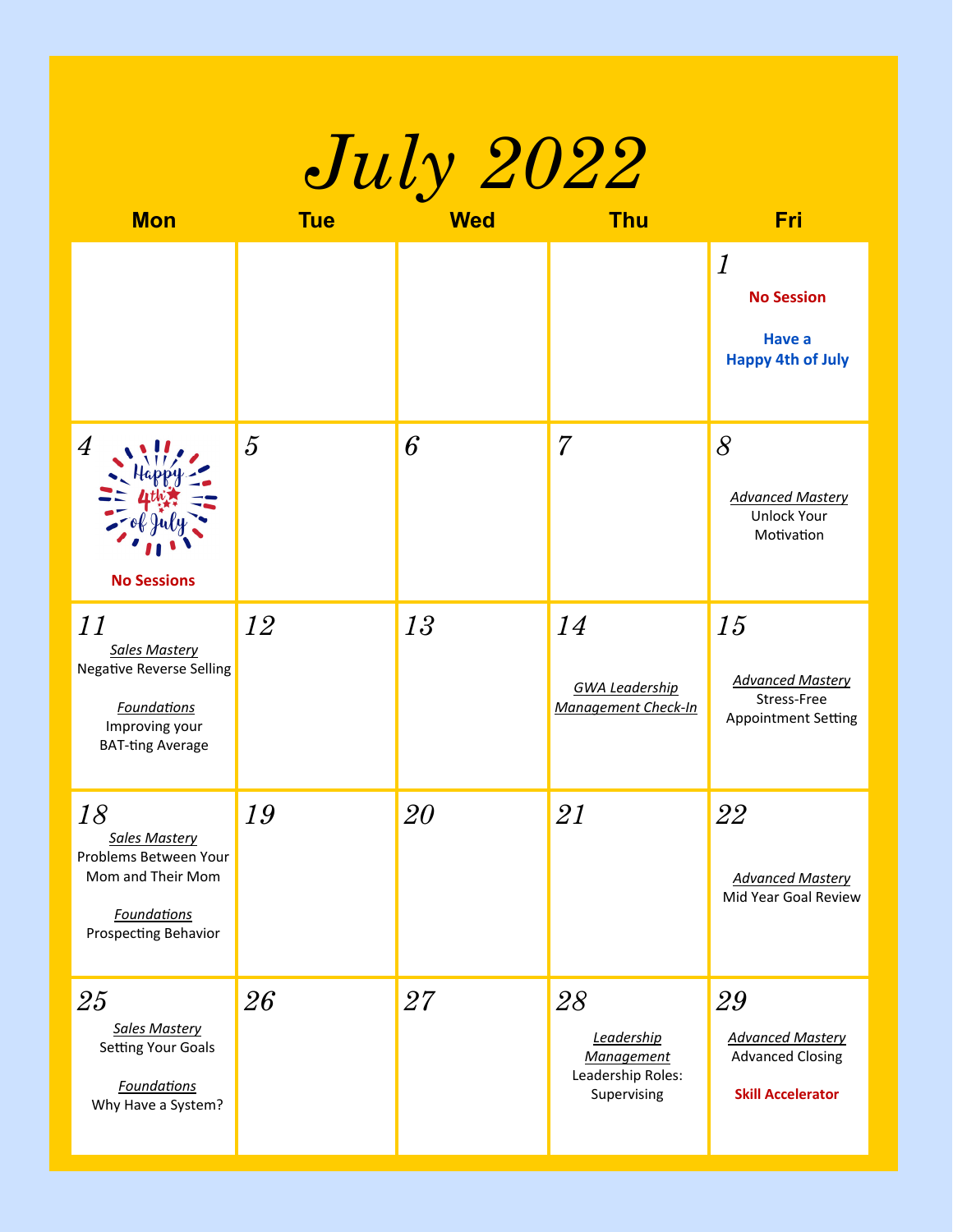

| <b>Mon</b>                                                                                                                                                | <b>Tue</b>     | <b>Wed</b>               | <b>Thu</b>                                                                                    | Fri                                                                                                 |
|-----------------------------------------------------------------------------------------------------------------------------------------------------------|----------------|--------------------------|-----------------------------------------------------------------------------------------------|-----------------------------------------------------------------------------------------------------|
| $\boldsymbol{l}$<br><b>Sales Mastery</b><br>Stay on the Right Side<br>of the Trouble Line<br><b>Foundations</b><br>The Importance of<br>Bonding & Rapport | $\overline{2}$ | $\overline{\mathcal{S}}$ | $\overline{4}$                                                                                | $\overline{5}$<br><b>Advanced Mastery</b><br>Tactics for the Top 10<br><b>Stalls and Objections</b> |
| $\delta$<br>Sales Mastery<br>Understanding<br><b>Behavioral Styles</b><br><b>Foundations</b><br>Elements & Terms of<br>an Upfront-Contract                | 9              | 10                       | 11<br><b>GWA Leadership</b><br><b>Management Check-In</b>                                     | 12<br><b>Advanced Mastery</b><br>Sandler In The Movies                                              |
| $15$ Sales Mastery<br>Elements of an<br>Up-Front Contract<br><b>Foundations</b><br>Identifying the Reasons<br>for Doing Business (PAIN)                   | 16             | 17                       | 18                                                                                            | 19<br><b>Advanced Mastery</b><br>The Dangers Of Success                                             |
| 22<br><b>Sales Mastery</b><br><b>Advanced Questioning</b><br>Strategies<br><b>Foundations</b><br><b>Questioning Strategies</b>                            | 23             | 24                       | 25<br>Leadership<br><b>Management</b><br>Hiring:<br>Assessments and<br><b>Decision Making</b> | 26<br><b>Advanced Mastery</b><br>Precall Planning and<br>Debriefing<br><b>Skill Accelerator</b>     |
| 29<br><b>Sales Mastery</b><br>Getting to the Real Pain<br><b>Foundations</b><br>Uncovering the<br>Prospect's Budget                                       | $30\,$         | 31                       |                                                                                               |                                                                                                     |